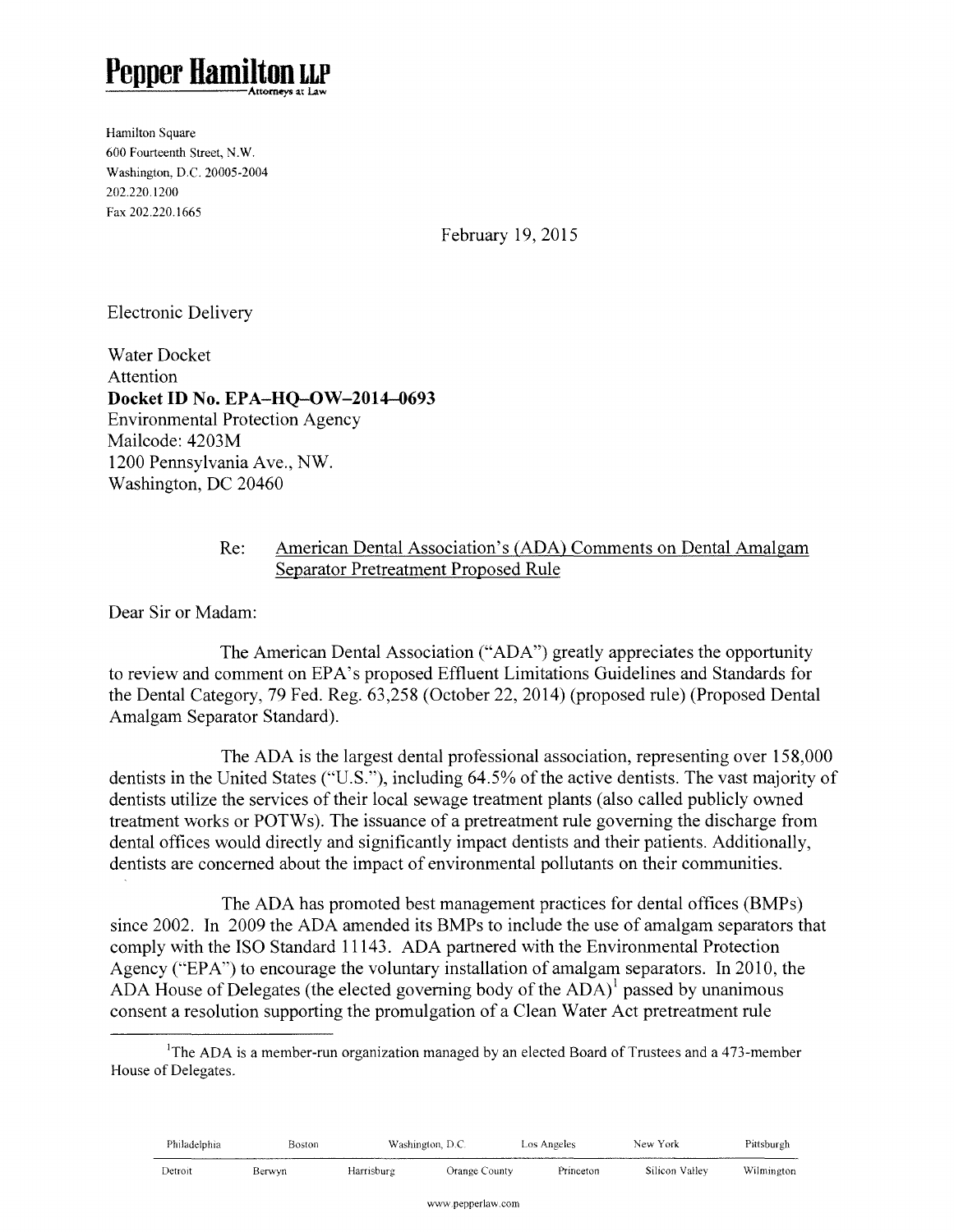## **Pepper Hamilton LLP**  -=----Attomcy5 u Low

EPA Water Docket Docket ID No. EPA-HQ-OW-2014-0693 Page 2 February 19,2015

governing applicable dental offices. ADA's support is contingent only on the final rule complying with nine common-sense principles, including use of amalgam separators that comply with the ISO Standard 11143. The ADA re-affirms its support of a pretreatment rule that requires amalgam separators consistent with these nine principles.

EPA's Proposed Amalgam Separator Standard demonstrates an effort to craft a proposal consistent with ADA's nine principles, but unfortunately includes several elements at odds with those principles. Indeed, in part, the EPA proposal is internally inconsistent. The ADA hopes that its comments will be viewed by EPA as constructive suggestions to improve its proposal, so that ADA can support it. As **currently written, ADA cannot support EPA's proposal.** 

**First, the implementation of the rule imposes undue and unnecessary burdens on dentists and the municipalities that operate POTWs).** The ADA and the National Association of Clean Water Agencies (NACWA) have repeatedly pointed out in prior comments to EPA and the Office of Management and Budget that the amalgam pre-treatment rule should not impose an undue burden. The ADA believes such burdens result in little or no incremental benefit. In the ADA's view, some of the implementation requirements create undue and unnecessary burdens (e.g., requirements for excessive inspections and reports, which burden both dentists and POTW staff). The ADA defers to NACWA and the POTWs themselves with respect to burdens placed on the POTWs and share those concerns because some of those burdens will be transferred to the dental offices.

The ADA supports the exemption for oral pathology, oral and maxillofacial radiology, oral and maxillofacial surgery, orthodontics, periodontics, or prosthodontics. However, the final rule should also specifically use a de minimis exemption in lieu of "install or remove amalgam except in limited emergency circumstances." Specifically, the ADA proposes that De Minimis Dental Dischargers need not install a separator if the Dental Discharger removes on average 8 or fewer filings per month with the average calculated over the calendar year. That is, the number of removals each month during the calendar year are added together and divided by 12 and if the average is greater than 8, the de minimis exemption does not apply. The detailed comments illustrate the reasons that this exemption is de minimis, objective, and provable, if necessary. The ADA anticipates that this exemption will be used by specialty practices that are not otherwise exempted (i.e., not included in the specialty practices listed in§ 441.10(b)), who perform placements or (who perform) removals for other dentists (e.g., while another dentist is away on vacation) or other "emergency" situations. The number of dentists who qualify for this exemption, therefore, will likely be very low.

Additionally, the de minimis exemption should include any dental offices where the effective date of the separator mandate is within one year of the date that the dental office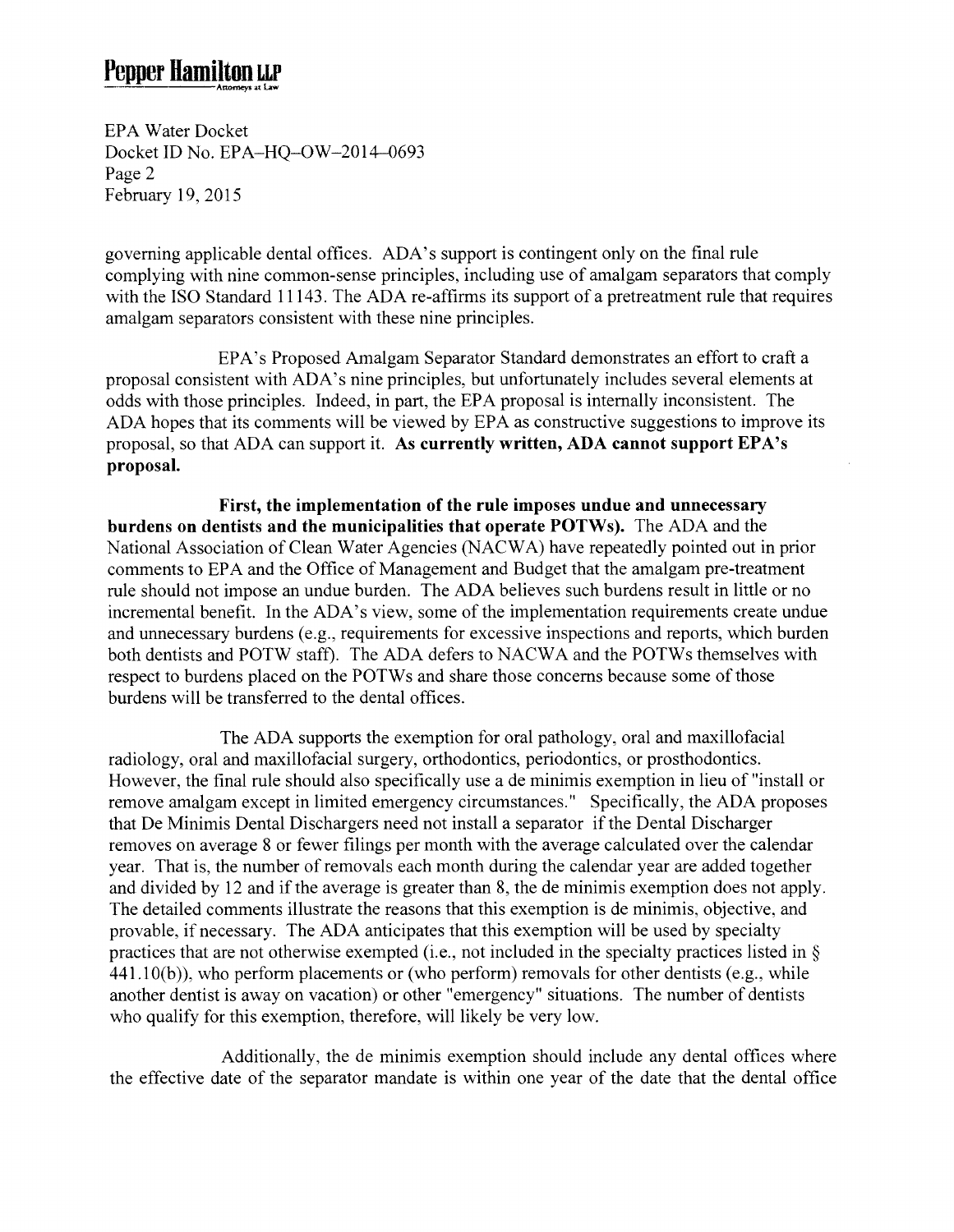EPA Water Docket Docket ID No. EPA-HQ-OW-2014-0693 Page 3 February 19, 2015

will close (e.g., a dentist retires and closes his (or her) office). It would be a waste of resources to require a dentist to install a separator for six months, if the office will no longer be a source.

**Second, the proposed rule is inconsistent with several aspects of the ISO Standard 11143.** For example, the Proposed Rule requires installation of amalgam separators that comply with ISO Standard 11143. However, the Proposal also requires separators to meet a 99% removal efficiency requirement, rendering the reference to the ISO standard either meaningless or confused since the ISO standard requires an amalgam removal efficiency of only 95%.

Additionally, one of the reasons that the ISO standard uses a 95% amalgam removal efficiency (instead of a 99% amalgam removal efficiency) is that the sampling method used to measure the amount of amalgam captured is only validated through round robin testing at a removal efficiency of 95%. That is, the measurement method is only reproducible and accurate when measuring a removal efficiency of 95% or less. A 99% removal efficiency requires the accurate and reproducible measurement of very small quantities of amalgam and there is no standardized test method data that demonstrate the method can accurately and reproducibly measure a 99% amalgam removal efficiency. Furthermore, the use of 99% removal efficiency has been rejected by the ISO and ANSI.

The proposed rule also confuses a numerical test standard with a voluntary standard certification process by requiring "installation and operation of at least one 2008 ISO 11143 certified amalgam separator that ... [i]s certified to meet a removal efficiency of no less than 99.0%" Neither ISO nor the American National Standard Institute (ANSI) certifies compliance of amalgam separators with the ISO 11143 standard. The National Sanitation Foundation (NSF) evaluates amalgam separation against the requirements of ISO 11143 and certifies that the tested separator meets the ISO requirements. To our knowledge, no other laboratory in the US certifies compliance with ISO 11143.

However, formal certification is not necessary; only testing that the requirements are met should be required. EPA's inappropriate use of "certified" language with respect to ISO compliance creates enforcement ambiguity in the rule, at best, and renders the rule contradictory at worst. Many manufacturers utilize other testing laboratories than NSF, even when EPA requires the testing be governed by a NSF standard.<sup>2</sup>

 $2^2$ For example, EPA's definition of lead-free drinking water plumbing fixtures requires compliance with NSF Standard 61, Section 9 (http://water.epa.gov/scitech/drinkingwater/dws/plumbing.cfrn). Yet compliance with this requirement can be demonstrated by testing from any laboratory that utilizes the NSF test method.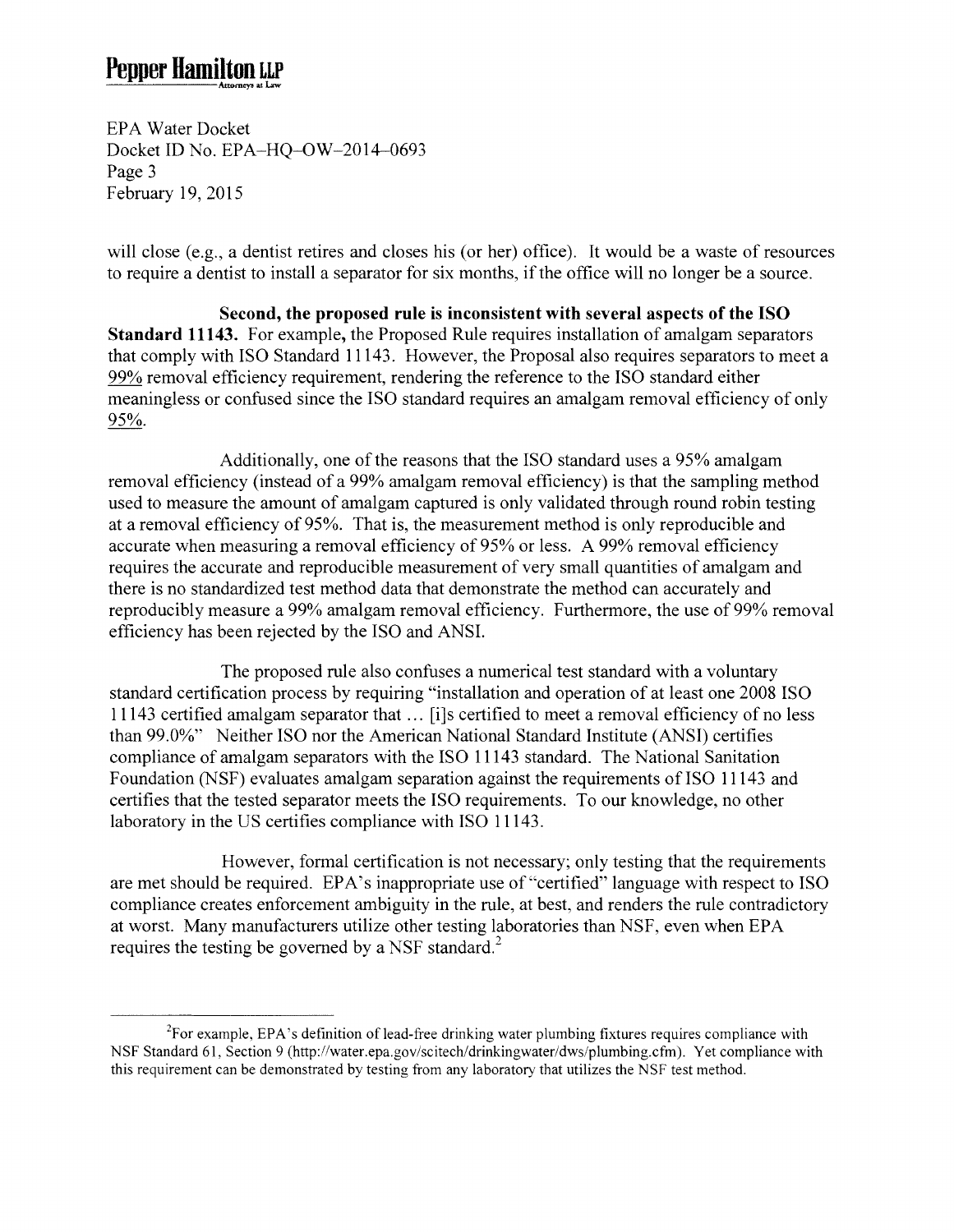EPA Water Docket Docket ID No. EPA-HQ-OW-2014-0693 Page 4 February 19, 2015

Finally, the ISO standard relates to a capture efficiency for amalgam particles and not, as cited in the EPA's proposed rule, total mercury concentration. This is especially important because EPA in the notice of proposed rulemaking expressly rejected technology designed to capture dissolved mercury.

Accordingly, the proposed rule internally inconsistent, it calls for a removal efficiency not included in the ISO standard (which ISO concluded was not warranted) and it calls for separators meeting the ISO standard but which remove a certain percentage of "total mercury" even though the ISO standard provides a method for measuring particulate removal.

**Third, EPA's choice of a new 99% removal efficiency requirement is particularly troubling to the ADA because it is inconsistent with prior EPA statements.**  EPA has repeatedly indicated that it would propose a rule that conformed to the ISO Standard 11143 (as stated in the ADA nine principles). The use of a 99% amalgam removal efficiency is inconsistent with EPA's prior positions (as the ADA understood them) since the ISO standard requires a 95% removal efficiency (based on the extensive ISO method development and measurement quality assurance and quality control process).

**Fourth, the incremental amalgam (and therefore mercury) captured by a separator with a purported amalgam removal efficiency of 99% is de minimis compared to the amount of amalgam removed by a separator with a 95% removal efficiency** *(see*  calculations in the ADA's detailed comments). In fact, according to EPA, the average removal efficiency of the existing separators that meet the ISO standard is 99% or more so there is no incremental benefit on average using the existing ISO standard removal efficiency requirement. In states with existing 99% removal efficiency requirements<sup>3</sup>, there would be no increase in benefit. By definition, setting a removal efficiency that cannot be below 95% results in a mean removal efficiency that is significantly higher than 95%. Moreover, as noted already, the ISO standard test method does not provide a validated method of measuring that level of efficiency.

**Fifth, EPA's calculated cost-effectiveness for the Proposed Dental Amalgam Separator Standard is flawed and grossly overstates the proposal's cost-effectiveness.**  EPA's cost effectiveness calculation is flawed and, in fact, ignores the primary benefit of the proposed rule, from ADA's perspective: enhanced levels of waste amalgam made available for recycling. Indeed, this benefit is the primary reason ADA supports the use of amalgam separators.

<sup>&</sup>lt;sup>3</sup>Some states do require 99% removal efficiency. This creates some of the same ambiguities noted here by ADA. To ADA's knowledge, these issues have never been addressed with respect to the state statutes.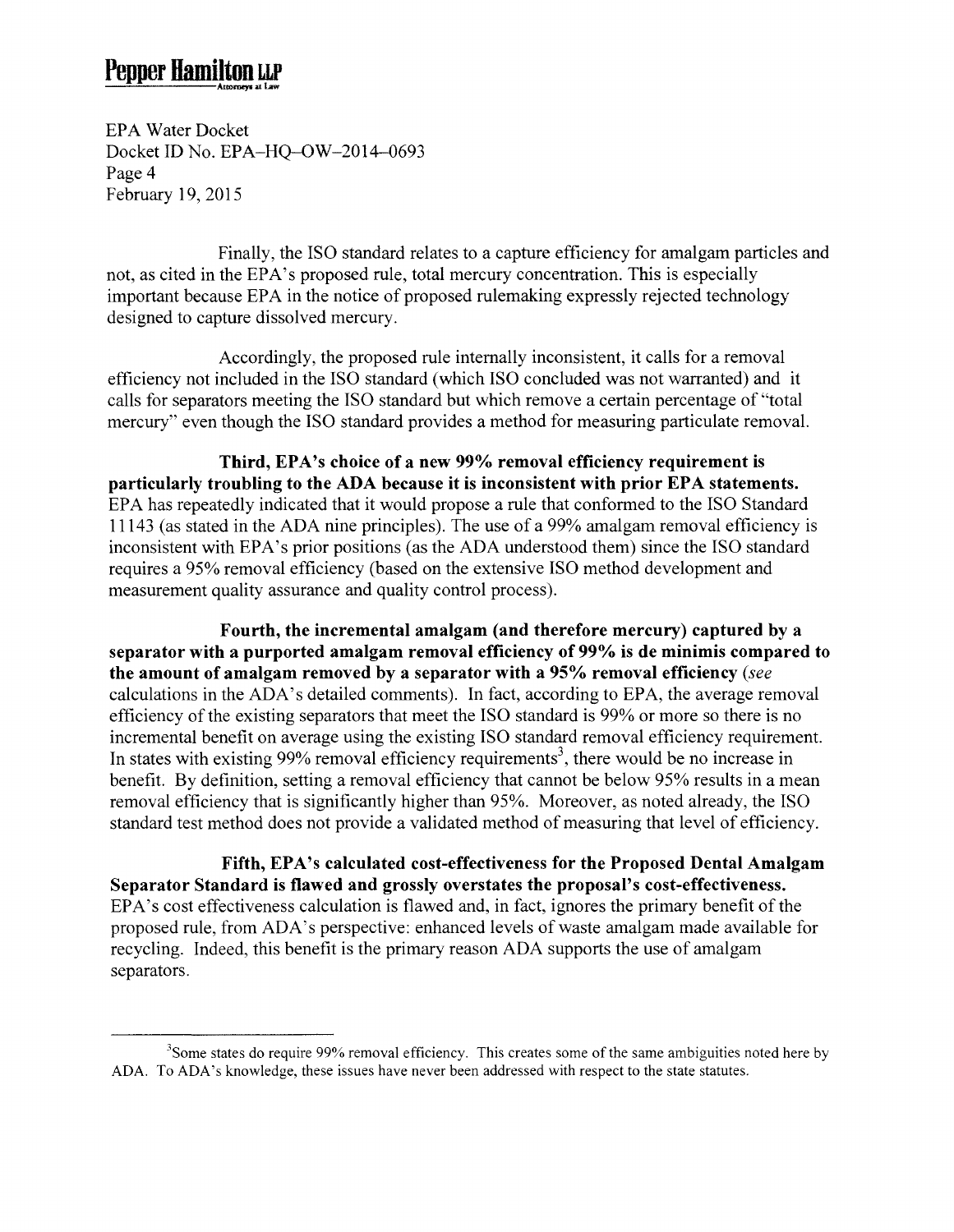EPA Water Docket Docket ID No. EPA-HQ-OW-2014-0693 Page 5 February 19, 2015

The ADA believes that the regulatory record must be accurate with respect to cost effectiveness so that incorrect data and assumptions do not take on a life of their own and end up being misused in other contexts. Accordingly, the ADA offers the following observations with respect to EPA's calculations.

EPA underestimates the cost of installing and operating amalgam separators, overestimates the amount of mercury and other metals captured by the combination of chairside traps, vacuum filters, amalgam separators, and the POTW,<sup>4</sup> and fails to justify the use of a weighting factor for mercury and the other metals.

If just the errors in the calculation of the cumulative amount of amalgam removed are corrected, the cost per equivalent toxic pound of all of the metals in amalgam<sup>5</sup> for compliance with the Proposed Dental Amalgam Standard exceeds the EPA cost criteria utilized to determine if a pretreatment rule is cost-effective.

The most significant refinement in the EPA's calculations is the need to accurately calculate the cumulative amount of amalgam removed prior to discharge into the surface water all of the amalgam removal devises specified by the Proposed Dental Amalgam Separator Standard. EPA assumes that after the chairside trap and the vacuum filter remove 78% of the amalgam, the amalgam separator removes 99% of remaining 22%, and the POTW removes 90% of the 0.22% leaving the dental office. However, amalgam particles have a distribution of sizes and each component in the amalgam removal scheme removes only particles above a given size. The maximum amalgam removal efficiency for a separator, the chairside traps, the vacuum filters, and the amalgam separator is  $99\%$ <sup>6</sup> (i.e., the 1% of the amalgam not captured by the amalgam separator is not captured by the chairside trap and vacuum filter). In other words, these capture devices are in some ways redundant (albeit with different efficiencies

<sup>&</sup>lt;sup>4</sup>EPA both underestimates the amalgam removal efficiency of POTWs and overestimates the cumulative amalgam capture efficiency of the combination of the chairside trap, vacuum filter, separator, and POTW. For example, since the median existing removal efficiency for separator currently on the market is 99% (according to EPA), requiring a removal efficiency of 99% will eliminate roughly half of the amalgam separator models now available and is likely to increase the costs (based on the law of supply and demand). This increase should be considered by EPA. The overestimation is summarized in the next paragraph in the text, below.

 ${}^{5}$ EPA adjusts the pounds of mercury, pounds of silver, pounds of tin, etc. in the amalgam captured if the Proposed Dental Amalgam Separator Standard is implemented. In effect, EPA increases the pounds of each metal in amalgam that is captured based on that metals relative toxicity to other metals. This calculation is explained in the Detailed Comments.

<sup>&</sup>lt;sup>6</sup>For purposes of this part of the ADA's comments, we are using EPA's 99% figure. Please see our detailed comments for a discussion of the ADA's position and the relationship to the ISO standard incorporated by EPA.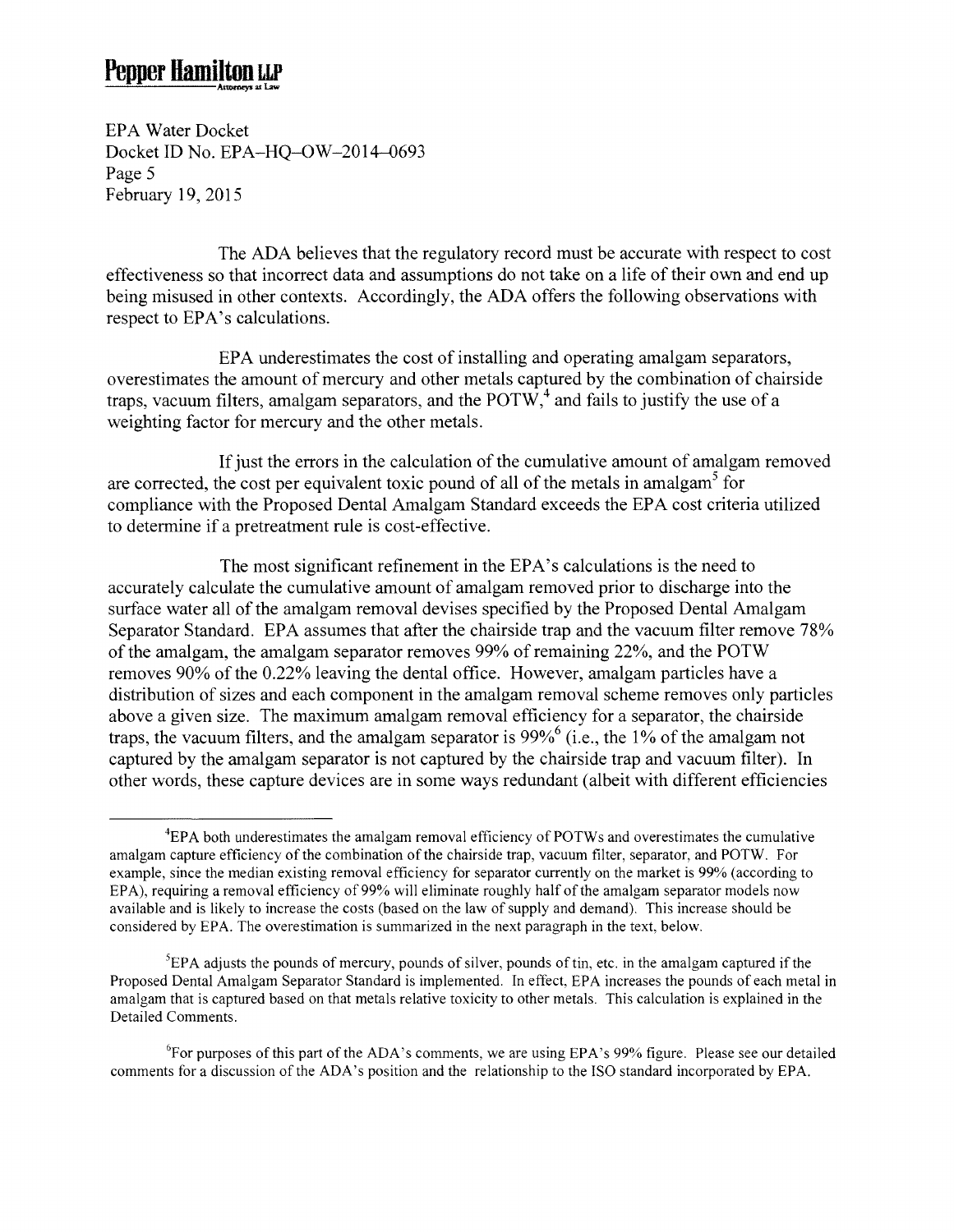EPA Water Docket Docket ID No. EPA-HQ-OW-2014-0693 Page 6 February 19,2015

for different sized particles). Similarly, the 1% of the amalgam discharged into the POTW from the dental office consists of particles too small to be collected by POTWs (unless the POTW amalgam removal efficiency is greater than 99%). Thus, the cumulative removal efficiency (if the proposed rule is implemented) is equal to the most efficient capture devise in the chain *(i.e.,*  99% if an amalgam separator is utilized). EPA's calculated removal efficiency is simply physically impossible.

This calculation is more important in assessing the cost-effectiveness of removing dissolved mercury derived from dental amalgam, *i.e.,* the calculated cost per pound of toxic equivalent for removing discharged metals from amalgam is far higher than EPA's own regulation screening value because very little incremental amalgam is removed by treating the dissolved mercury.

**Sixth, EPA fails to estimate even roughly the reduction in methylmercury levels in fish due to the implementation of the Proposed Dental Amalgam Standard (i.e., the benefit of the proposal) even though EPA and other federal agencies have historically done so in other regulatory proceedings and peer reviewed in studies. In fact, such historic evaluations of the contribution of mercury concentrations in fish from electric utility emissions consistently demonstrate that discharges of dental amalgam related mercury into rivers and other waterbodies has little contribution to the methylmercury levels in fish from all sources.** 

The ADA believes that each of the flaws it identified in the Proposed Dental Amalgam Standard and the administrative record supporting the proposed rule can be modified to create a rule that is internally consistent and protective of the environment while not unduly burdensome. The ADA requests (and principles of administrative law require) EPA to justify clearly and explicitly the rationale for its departures from the ISO standard. EPA must document the cost impacts, the cost-effectiveness of using 99% versus 95%, and the incremental benefits, if any, of using 99% versus 95% removal efficiency.

In addition, accompanying this cover letter are the ADA's detailed comments (which support the summary provided above and provide other more specific comments).As a continued evidence of the ADA's good faith and its commitment to a reasonable and effective Amalgam Separator Standard, Attachment 1 to the detailed comments provides a red line copy of regulatory text, as well as a copy of the regulatory text without redlining as the ADA proposes to amend it. Attachment 2 to the detailed comments provides the Certification of Fredrick Eichmiller, which describes the ISO and ANSI voluntary standards process and the ISO dental amalgam separator standard.